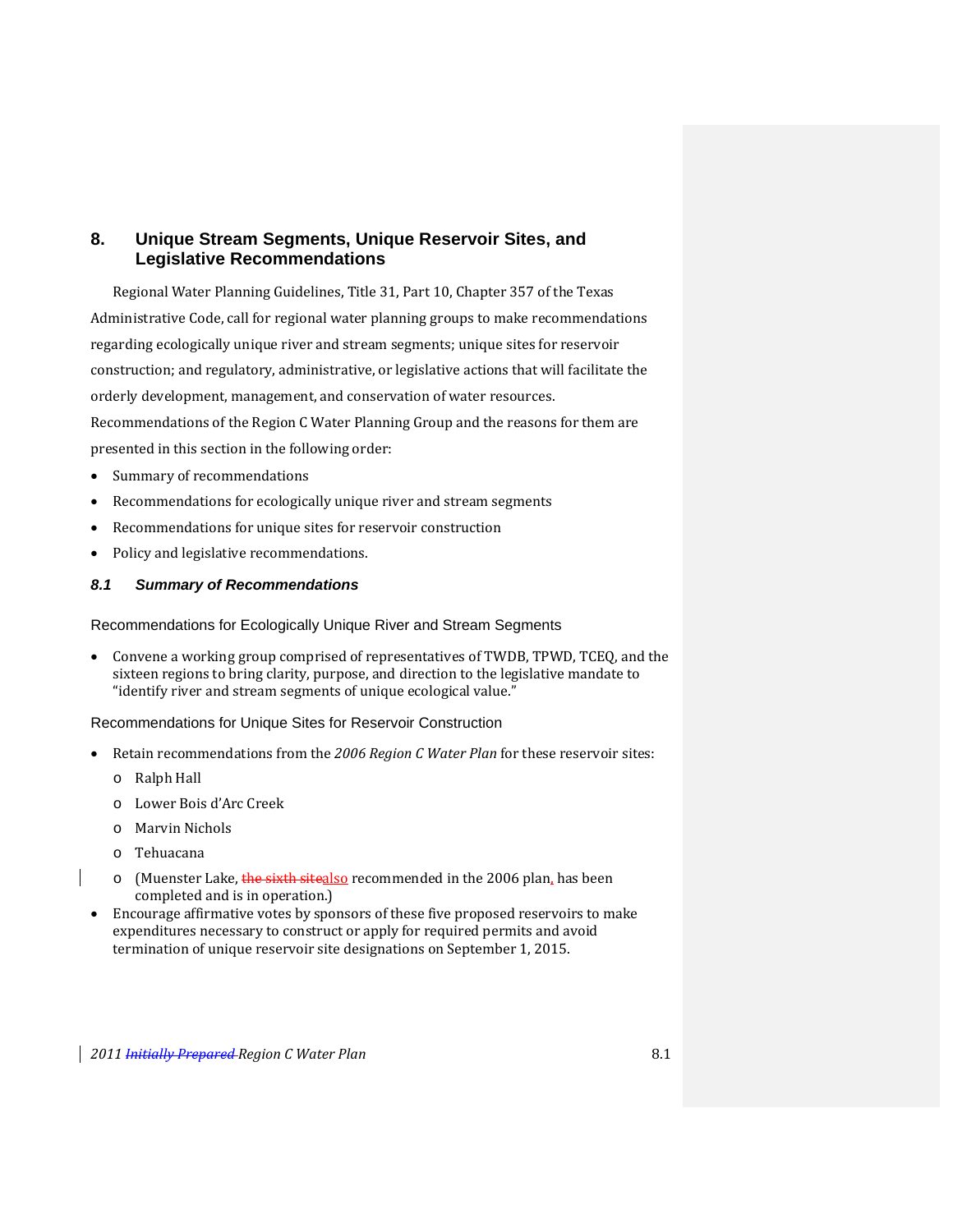Policy and Legislative Recommendations

- Senate Bill One Planning Process
	- o Encourage formation of a Working Group on Stream Segments of Unique Ecological Value
	- o Support Water Conservation Task Force Recommendations regarding target for water conservation
	- o Allow waivers of plan amendments for entities with small strategies.
	- o Coordination between TWDB and TCEQ to determine the appropriate data and tools for use in regional water planning.
- TCEQ Policy and Water Rights
	- o Legislature should remove some of the unnecessary barriers to interbasin transfers.
	- o Water code should be changed to exempt certain water right permits from cancellation for non‐use.
- State Funding and Water Supply Programs
	- o Continue and expand State Funding for TWDB loans and State Participation Program.
	- o More State Funding for water conservation efforts.
	- o State Funding for reservoir site acquisition.
	- o Consider alternative financing for large projects.
	- o Adequate funding of Groundwater Conservation Districts
	- o Funding for NRCS Structures
- Water Reuse and Desalination
	- o Support research to advance reuse and desalination
	- o Funding assistance for desalination and reuse projects.
- State and Federal Program Water Supply Issues
	- o Continued and increased State support for efforts to develop water supplies from Oklahoma.
	- o Oversight of Groundwater Conservation District rule making.
	- o Revise Federal Section 361(b) regulations on power plant cooling water.

# *8.2 Recommendations for Ecologically Unique River and Stream Segments*

Texas Parks and Wildlife Department (TPWD) recommendations for 10 ecologically unique river and stream segments in Region C were published in *Ecologically Significant River and Stream Segments of Region C, April 2002.* These 10 river and stream segments,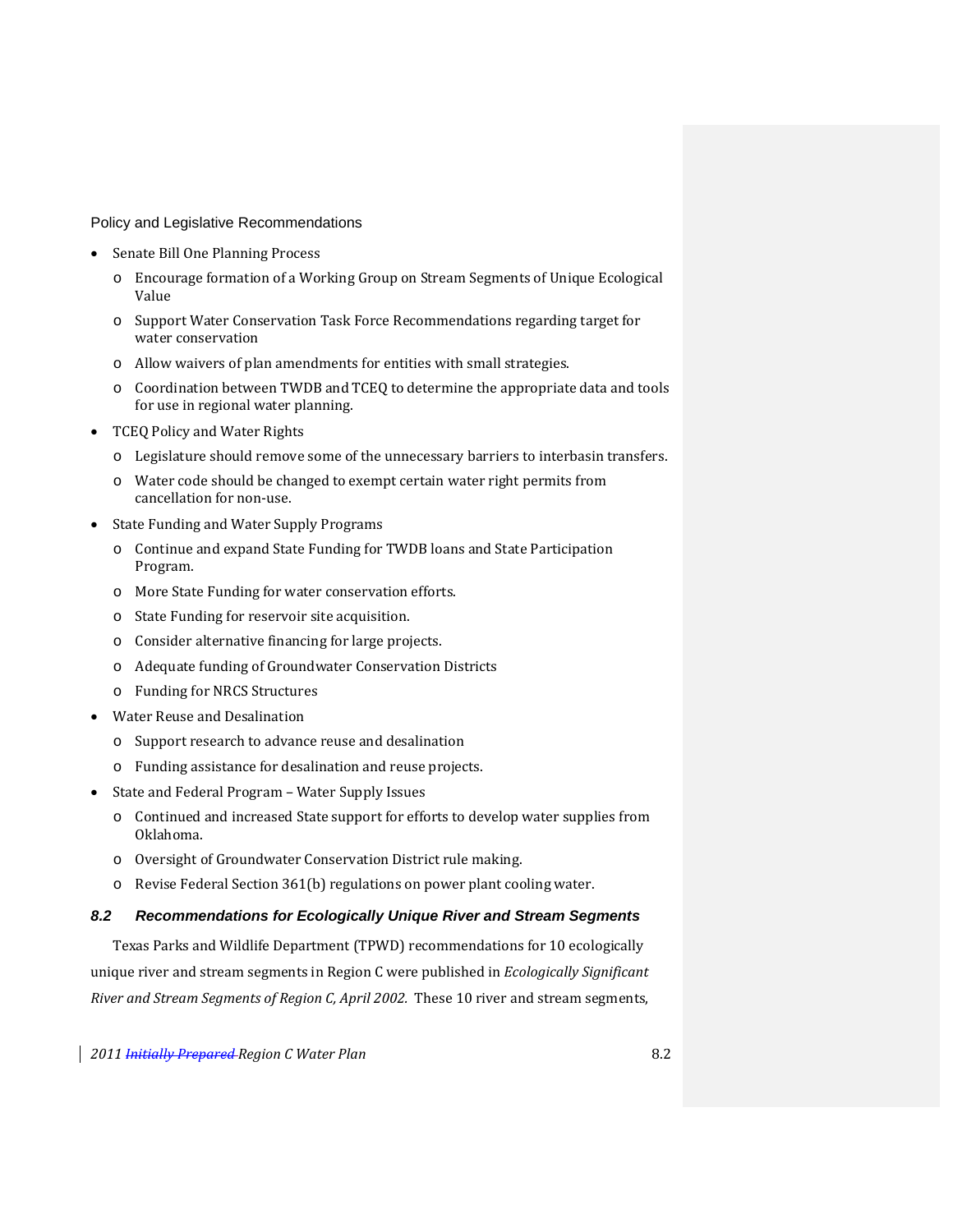along with the attributes that TPWD deemed qualifying for unique status, are listed in Table 8.1. The segments are also depicted in red in Figure 8.1. However, in the 2001 *Region C Water Plan*, and again in the *2006 Region C Water Plan*, the Region C Water Planning Group decided not to recommend any river or stream segments as ecologically unique because of unresolved concerns regarding the implications of such designation. Through passage of Senate Bill 675, the Texas Legislature has clarified that the only intended effect of the designation of a unique stream segment is to prevent the development of a reservoir on the designated segment by a political subdivision of the state. However, the Texas Water Development Board regulations governing regional water planning require analysis of the impacts of water management strategies on unique stream segments which implies a level of protection beyond the mere prevention of reservoir development.

In preparing for the *2011 Region C Water Plan*, the Region C Water Planning Group reviewed the 2006 recommendations of the other regional planning groups and directed its consultants to take the following actions with regard to ecologically unique river and stream segments:

- Develop scenarios of concern
- Meet with state agencies
- Review previously identified segments
- Consider additional segments
- Present possible candidate segments to the Region C Water Planning Group
- Receive comments
- Recommend action

The potential scenarios of concern involve the following features which could be located within, upstream, or downstream of a designated segment:

- Dams
- Pipeline crossings
- Water intakes
- New water outfalls
- Treated effluent outfalls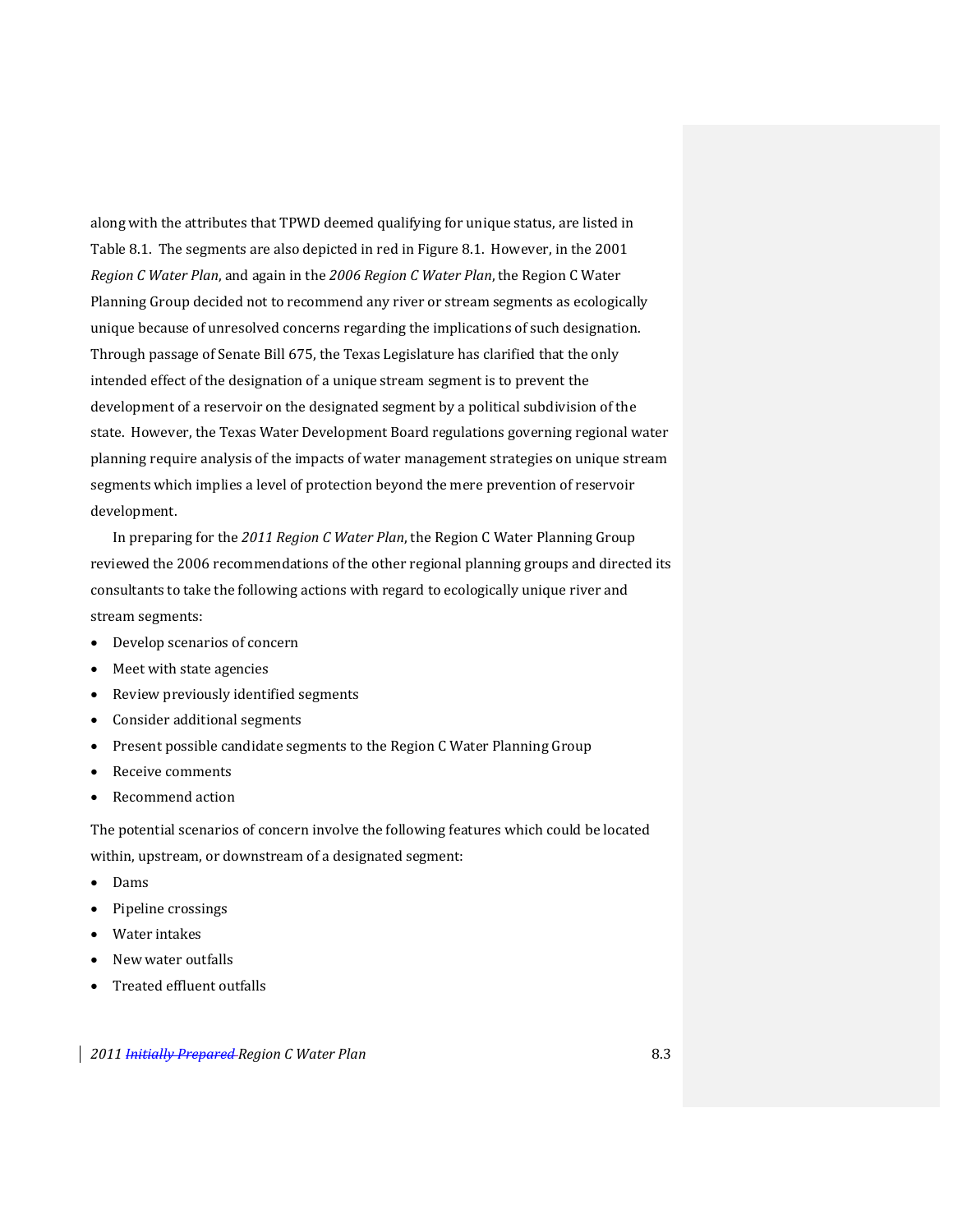- Constructed wetlands
- Bed and banks transport of reservoir releases

These potential scenarios of concern were addressed by Region C consultants in a meeting with staffs of the Texas Water Development Board, Texas Parks and Wildlife Department, and Texas Commission on Environmental Quality (TCEQ) in August 2009. Ecologically unique river and stream segment legislation (Title 2, Chapter 16 of the Texas Water Code) and agency rules (Title 31, Part 10, Chapter 357 of the Texas Administrative Code) were also reviewed at the meeting. Conclusions from this meeting were as follows:

- TPWD plans no updates to its *Ecologically Significant River and Stream Segments of Region C, April 2002*. This report was summarized in Appendix W of the *2006 Region C Water Plan*.
- TPWD and TWDB staffs believe that ecologically unique river and stream segment legislation only impacts public financing of reservoirs.
- TCEQ staff position is to use all available information to regulate attributes of river and stream segments without regard to ecologically unique designation.
- Ecologically unique river and stream segment designation may influence public opinion.
- Ecologically unique river and stream segment legislation has not been tested in the courts.
- A statewide TWDB/TPWD/TCEQ/RWPG working group could help address concerns.

The Region C Water Planning Group recommends the formation of a working group comprised of representatives of TWDB, TPWD, TCEQ, and the sixteen water planning regions to bring clarity, purpose, and direction to the legislative mandate to "identify river and stream segments of unique ecological value. " Specifically, it is expected that the working group would:

- Research, verify, and publicize the intent of ecologically unique river and stream segment legislation.
- Research agency rules and recommend changes or clarifications where needed.
- Ensure common understanding of "reservoir" as used in ecologically unique river and stream segment legislation and agency rules.
- Identify the lateral extent of ecologically unique river and stream segment designation.
- Seek clarification of quantitative assessment of impacts on ecologically unique river and stream segments.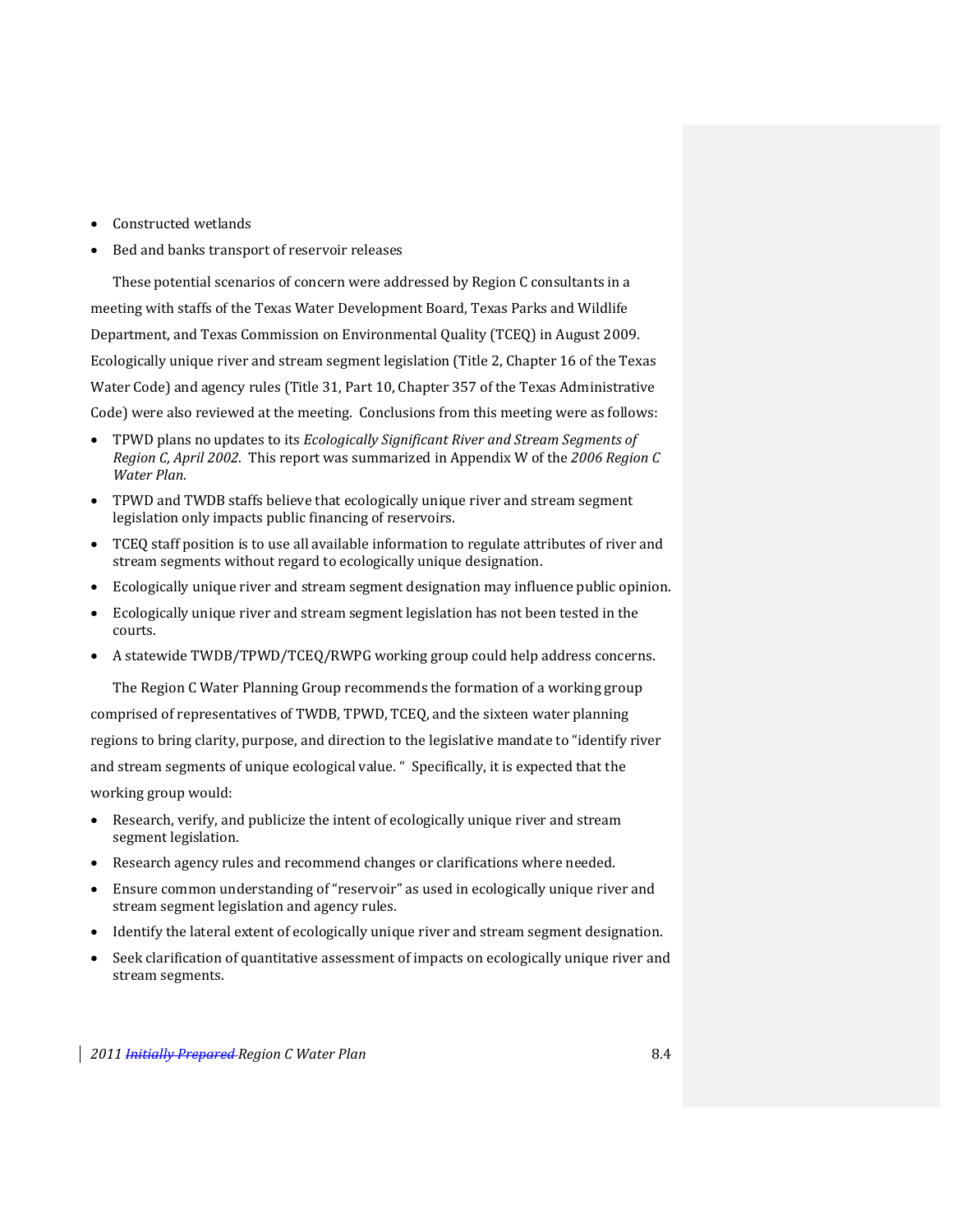| <b>River or</b><br><b>Stream</b><br><b>Segment</b> | <b>Description</b>                                          | <b>Basin</b>  | County                 | <b>TPWD Reasons for Designation<sup>a</sup></b> |                                    |                                  |                                                            |                                                                      |
|----------------------------------------------------|-------------------------------------------------------------|---------------|------------------------|-------------------------------------------------|------------------------------------|----------------------------------|------------------------------------------------------------|----------------------------------------------------------------------|
|                                                    |                                                             |               |                        | <b>Biological</b><br><b>Function</b>            | Hydro-<br>logic<br><b>Function</b> | Riparian<br>Conservation<br>Area | <b>High Water</b><br>Quality/<br><b>Aesthetic</b><br>Value | <b>Endangered</b><br>Species/<br><b>Unique</b><br><b>Communities</b> |
| Bois d'Arc<br>Creek                                | Entire length                                               | Red           | Fannin                 | X                                               | X                                  | X                                |                                                            |                                                                      |
| <b>Brazos River</b>                                | Parker/Palo Pinto Co.<br>line to F.M. 2580                  | <b>Brazos</b> | Parker                 | X                                               |                                    |                                  | X                                                          | X                                                                    |
| <b>Buffalo Creek</b>                               | Alligator Ck.-S.H. 164                                      | Trinity       | Freestone              | X                                               | X                                  |                                  |                                                            |                                                                      |
| Clear Creek                                        | Denton/Cooke Co. line<br>to Elm Fork Trinity R.             | Trinity       | Denton                 |                                                 |                                    |                                  | X                                                          |                                                                      |
| Coffee Mill<br>Creek                               | Entire length                                               | Red           | Fannin                 |                                                 |                                    | X                                |                                                            |                                                                      |
| Elm Fork of<br><b>Trinity River</b>                | Headwaters of<br>Lewisville Lake to Lake<br>Ray Roberts Dam | Trinity       | Denton                 |                                                 |                                    | X                                |                                                            |                                                                      |
| Linn Creek                                         | Buffalo Ck. - C.R. 691                                      | Trinity       | Freestone              | X                                               | X                                  |                                  |                                                            |                                                                      |
| Lost Creek                                         | Entire length                                               | Trinity       | Jack                   |                                                 |                                    | X                                | X                                                          |                                                                      |
| <b>Purtis Creek</b>                                | S. Twin Ck. to<br>Henderson Co. line                        | Trinity       | Henderso<br>n          |                                                 |                                    | X                                |                                                            |                                                                      |
| <b>Trinity River</b>                               | Freestone/Leon to<br>Henderson/Anderson<br>Co. line         | Trinity       | Freestone<br>/Anderson | X                                               |                                    | X                                |                                                            | X                                                                    |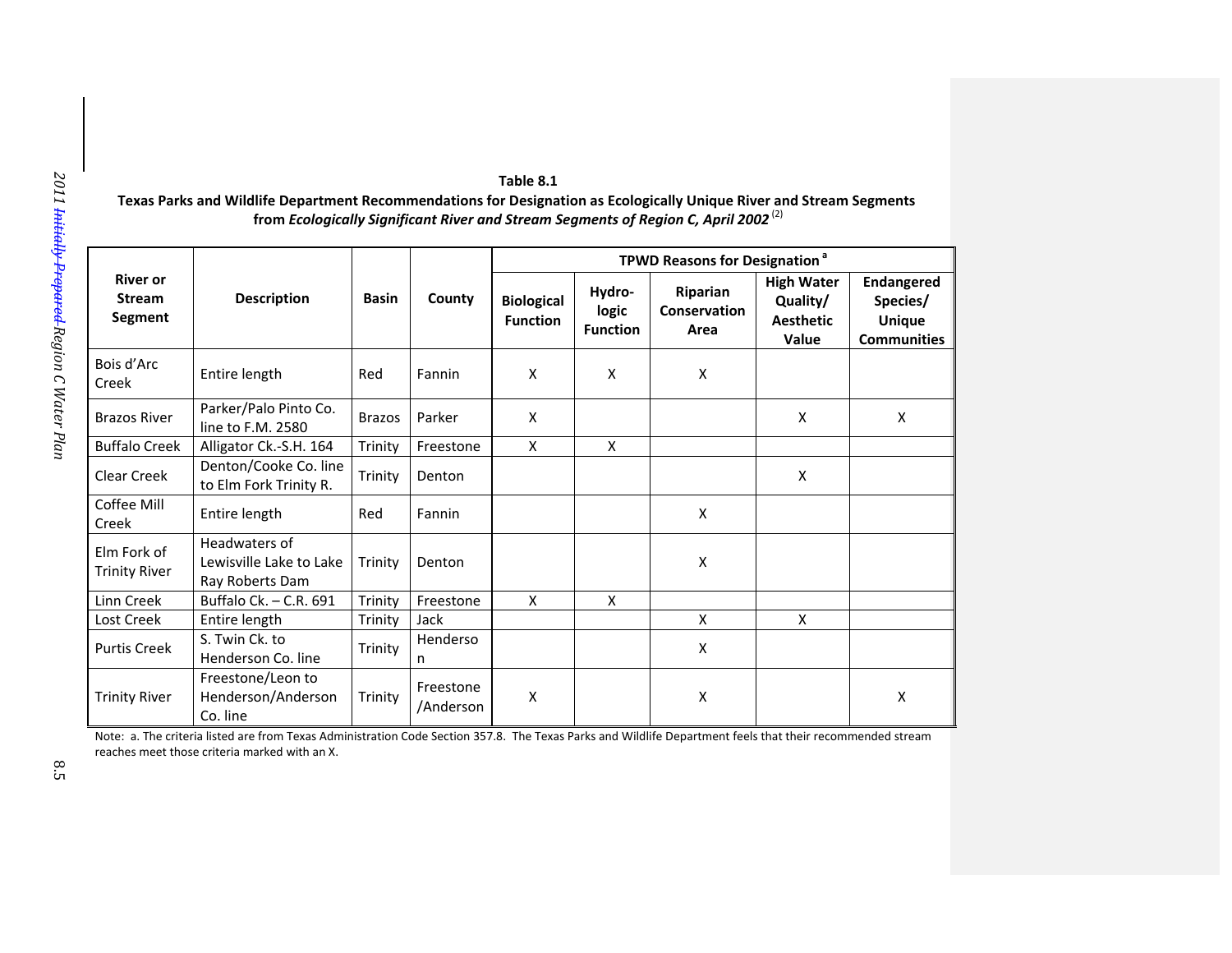

**Texas Parks and Wildlife Department Recommendations for Designation as Ecologically Unique River and Stream Segments from** *Ecologically Significant River and Stream Segments of Region C, April 2002* (2)

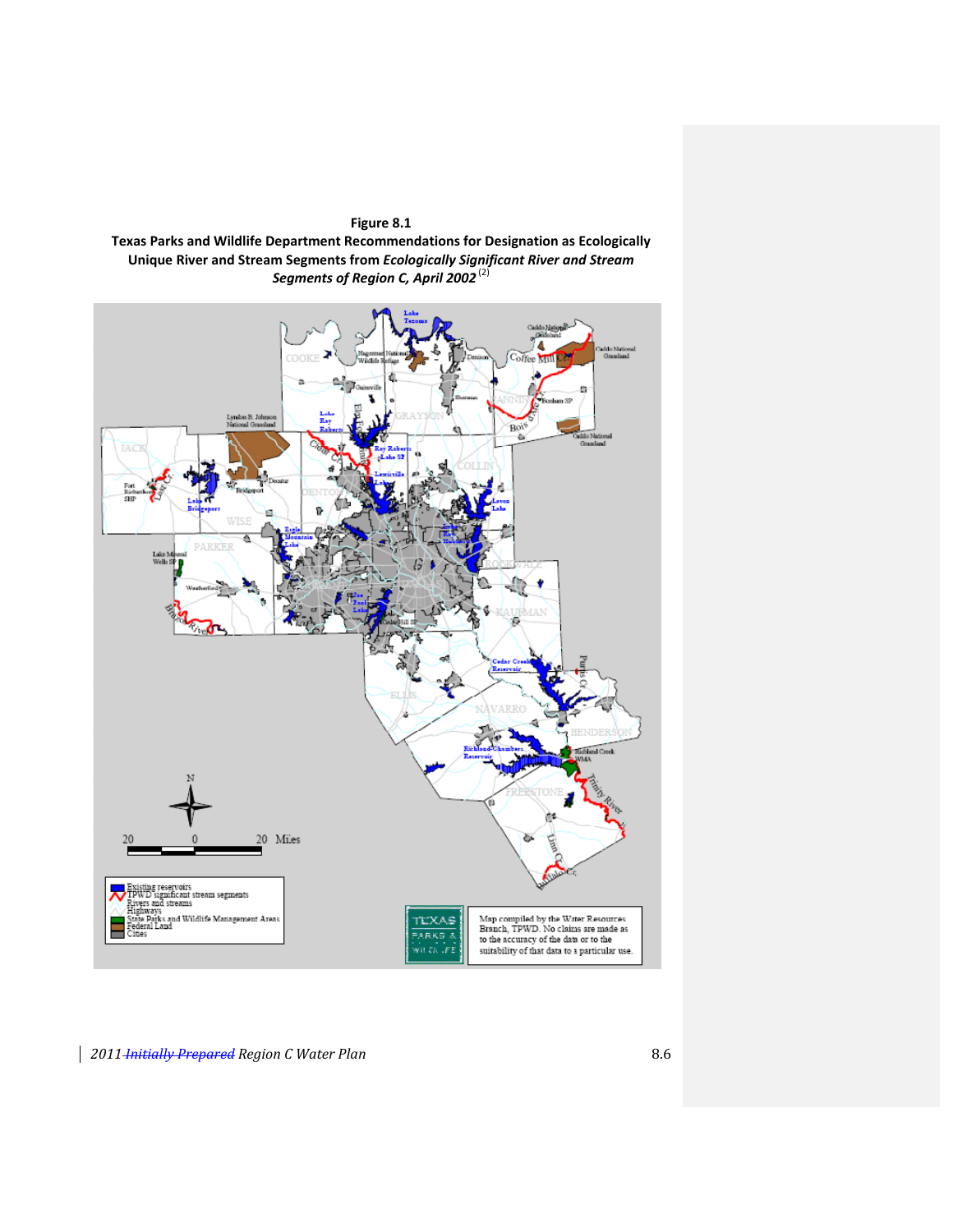Illustrate the value of ecologically unique river and stream segment designations.

#### *8.3 Recommendations for Unique Sites for Reservoir Construction*

In the *2006 Region C Water Plan*, the Region C Water Planning Group recommended designation of the following six unique sites for reservoir development:

- Muenster site on Brushy Elm Creek in Cooke County
- Ralph Hall site on the North Sulphur River in Fannin County
- Lower Bois d'Arc Creek (formerly called New Bonham) site on Bois d'Arc Creek in Fannin County
- Marvin Nichols site on the Sulphur River in Red River, Titus, and Franklin counties
- Fastrill site on the Neches River in Anderson and Cherokee counties
- Tehuacana site on Tehuacana Creek in Freestone County.

These six sites were subsequently recommended in the *2007 State Water Plan* and designated by the Legislature in Senate Bill 3 as unique reservoir sites necessary to meet water supply needs.

**Muenster Lake** was constructed on Brushy Elm Creek in Cooke County by the Muenster Water District and the USDA Natural Resources Conservation Service in 2005 and 2006, was filled in June 2007, and is now in operation. The reservoir impounds 4,700 acre‐feet and is permitted for diversion of 500 acre‐feet per year for municipal use. It floods 418 acres at the top of conservation storage. Water is supplied to the City of Muenster and other customers of the Muenster Water District in Cooke County.

**Lake Ralph Hall** would be located on the North Sulphur River in southeast Fannin County, north of Ladonia. The reservoir would yield 34,050 acre‐feet per year and would flood 7,236 acres. Lake Ralph Hall is a recommended water management strategy for the Upper Trinity Regional Water District. The proposed lake would provide water to southeast Fannin County residents, as well as to customers of the Upper Trinity Regional Water District in the Denton County area.

**Lower Bois d'Arc Creek Reservoir** would be located on Bois d'Arc Creek in Fannin County, immediately upstream from the Caddo National Grassland. The proposed reservoir would yield 123,000 acre‐feet per year and would flood 16,400 acres. The North Texas Municipal Water District would be the primary developer of lower Bois d'Arc Creek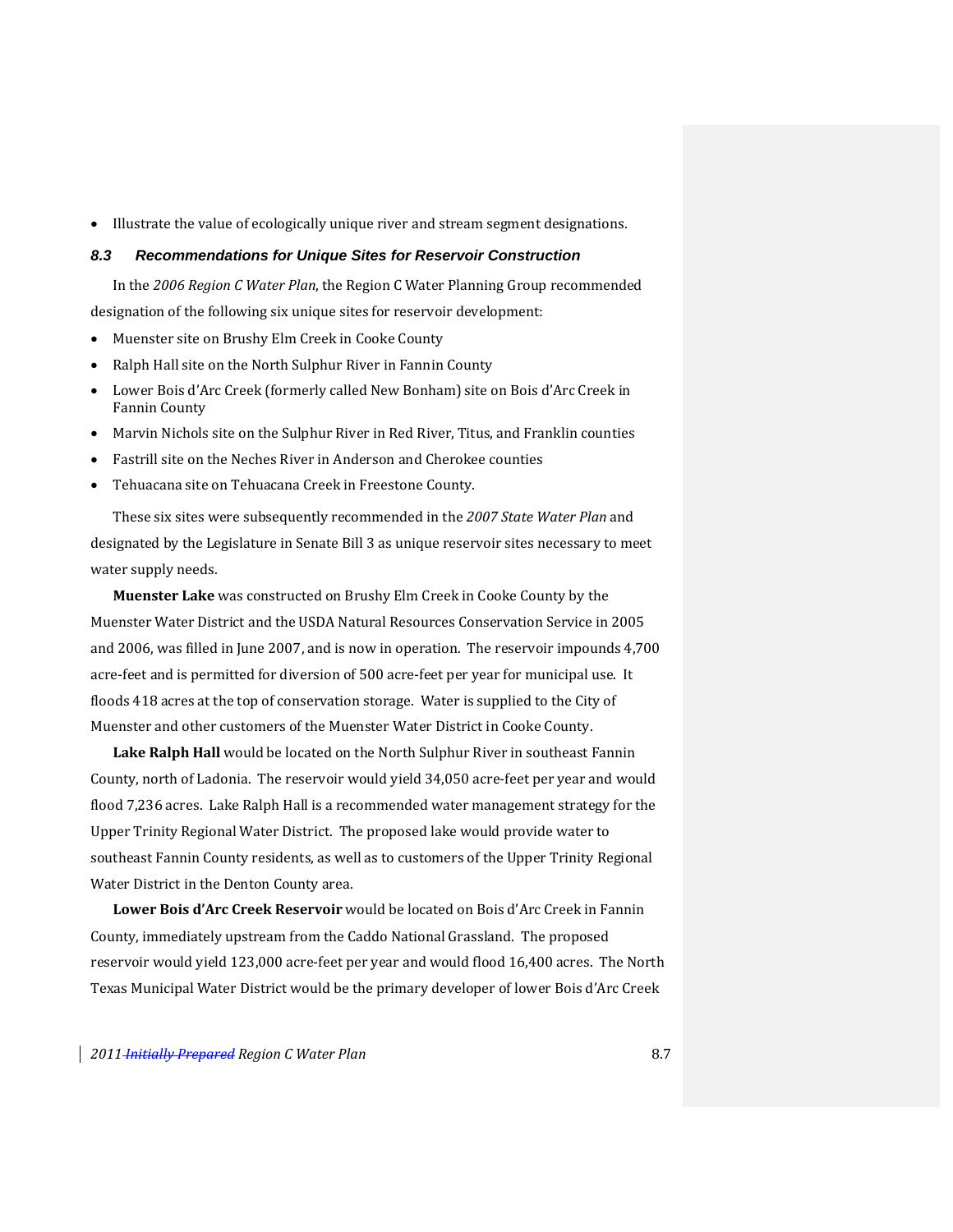Reservoir. The proposed reservoir would provide water to potential customers in Fannin County in addition to existing customers of the North Texas Municipal Water District.

**Marvin Nichols Reservoir** would be located on the Sulphur River upstream from its confluence with White Oak Creek. The dam would be in Titus and Red River counties and would also impound water in Franklin County. The proposed reservoir would yield 612,300 acre‐feet per year (assuming Lake Ralph Hall is senior and Marvin Nichols Reservoir, site 1A, is operated as a system with Wright Patman Lake) and would flood 67,400 acres. The reservoir is a recommended water management strategy for the North Texas Municipal Water District, Tarrant Regional Water District, and Upper Trinity Regional Water District. It is also considered an alternative strategy for Dallas Water Utilities and the City of Irving. Approximately 80 percent of water supplied from Marvin Nichols Reservoir is expected to serve customers of wholesale water providers in Region C and approximately 20 percent would serve water needs in Region D.

**Lake Fastrill** would be located on the Neches River in Anderson and Cherokee counties downstream of Lake Palestine and upstream of the Weches dam site. The proposed reservoir would yield 148,780 acre‐feet per year and flood 24,950 acres. The U.S. Fish and Wildlife Service has recommended development of the Neches River Wildlife Refuge along the Upper Neches River near the same area as the proposed Lake Fastrill. Recent court rulings have caused Lake Fastrill to no longer be considered a feasible strategy.

**Tehuacana Reservoir** would be located on Tehuacana Creek in Freestone County, south of the Richland‐Chambers Reservoir. The proposed reservoir would yield 56,800 acre‐feet per year and would flood 14,900 acres. Tarrant Regional Water District would be the developer of Tehuacana Reservoir. Water from the proposed reservoir would serve needs in Freestone County in addition to customers of Tarrant Regional Water District.

**Recommendation.** Region C encourages affirmative votes by sponsors of the proposed Lake Ralph Hall, Lower Bois d'Arc Creek Reservoir, Marvin Nichols Reservoir, Lake Fastrill, and Tehuacana Reservoir to make expenditures necessary to construct or apply for required permits for these reservoirs and avoid termination of unique reservoir site designation on September 1, 2015 (Section 16.051, Texas Water Code). *Formatted: Font: Not Bold*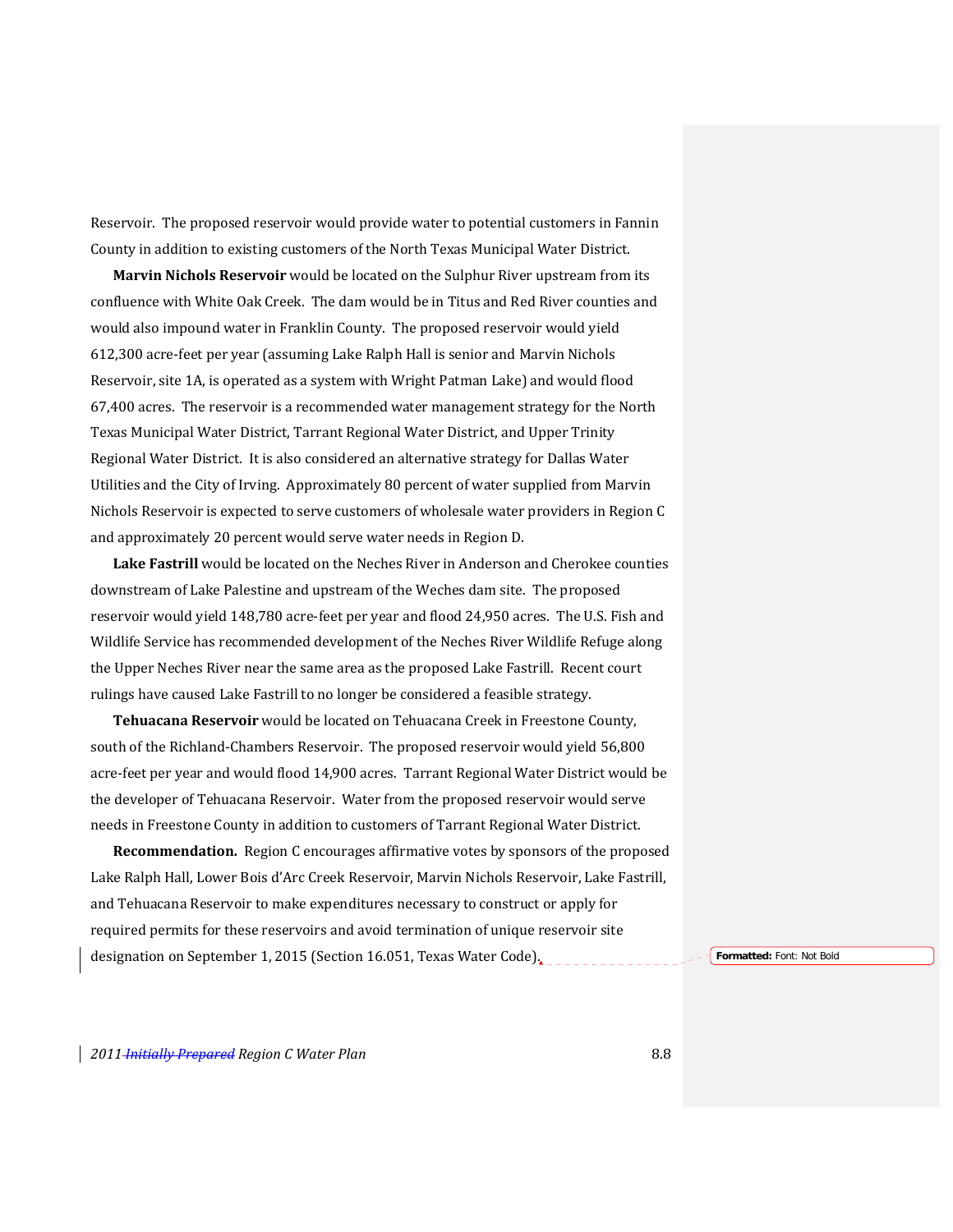**Formatted:** Keep with next

# *8.4 Policy and Legislative Recommendations*

The Region C Water Planning Group discussed legislative and policy issues that impact the planning and development of water resources. The group offers the following policy and legislative recommendations, which are divided by topic.

#### Senate Bill One Planning Process

**Encourage Formation of a Working Group on Stream Segments of Unique Ecological Value.** The Region C Water Planning Group recommends the formation of a working group comprised of representatives of TWDB, TPWD, TCEQ, and the sixteen water planning regions to bring clarity, purpose, and direction to the legislative mandate to "identify river and stream segments of unique ecological value. " Specifically, it is expected that the working group would:

- Research, verify, and publicize the intent of ecologically unique river and stream segment legislation.
- Research agency rules and recommend changes or clarifications where needed.
- Ensure common understanding of "reservoir" as used in ecologically unique river and stream segment legislation and agency rules.
- Identify the lateral extent of ecologically unique river and stream segment designations.
- Seek clarification of quantitative assessment of impacts on ecologically unique river and stream segments.
- Illustrate the value of ecologically unique river and stream segment designations.

#### **Support Water Conservation Task Force Recommendation Regarding Target for**

**Water Conservation.** The Water Conservation Task Force (7) recommended targets for water conservation be considered as water suppliers as they set voluntary per capita water goals. The Task Force indicated that these voluntary targets should not be mandatory. Per capita water use is unique to each water supplier and each region of the State. A statewide per capita water use value is not appropriate for the State, considering its wide variation in rainfall, economic development, and other factors. The Region C Water Planning Group supports the decision of the Water Conservation Task Force that the targets included in their report should be voluntary targets rather than mandatory goals.

**Allow Waivers of Plan Amendments for Entities with Small Strategies.** Region C recommends that the Texas Water Development Board allow waivers for consistency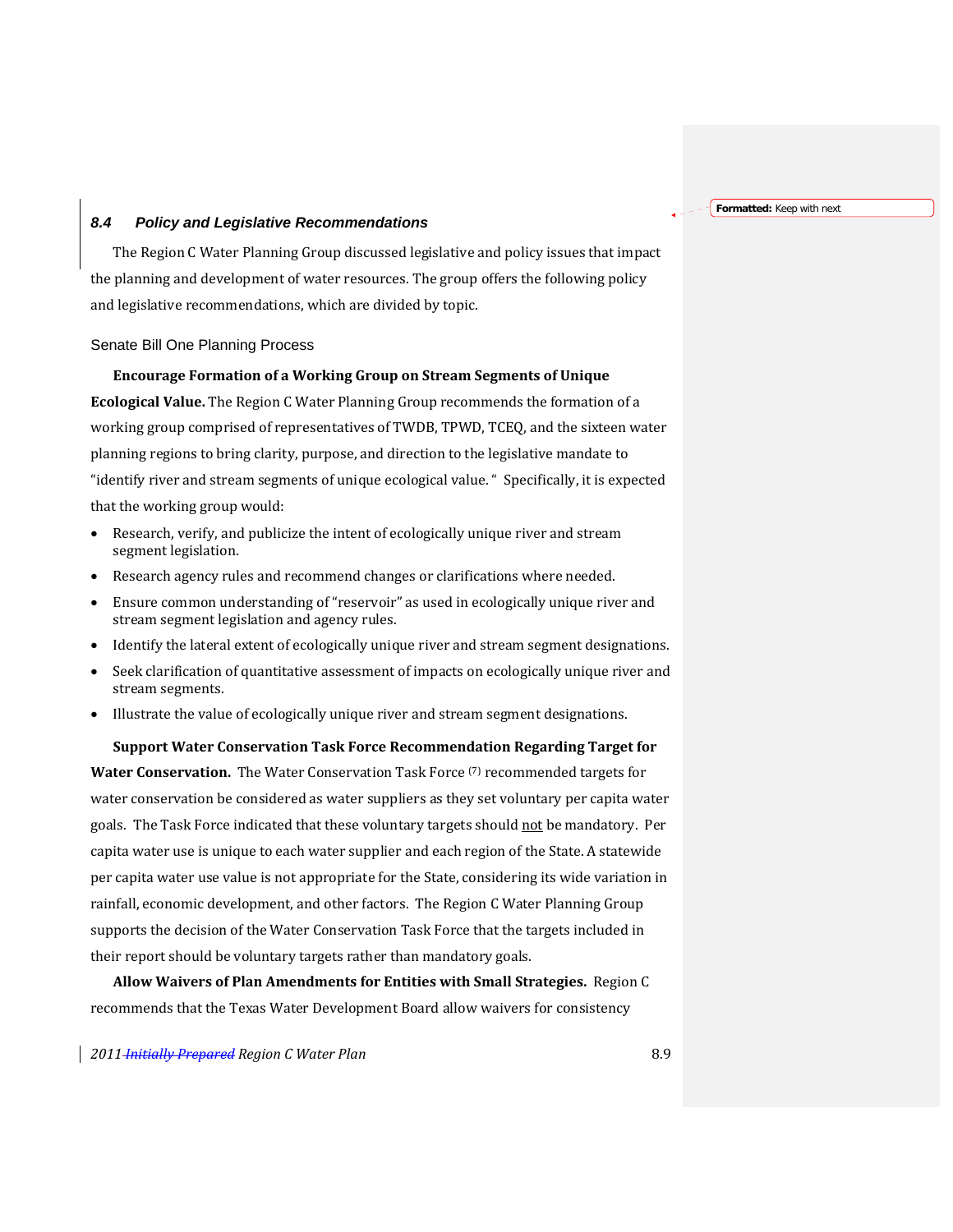issues for plan amendments that involve projects resulting in small amounts of additional supply.

**Coordination between TWDB and TCEQ Regarding Use of the WAMs for Planning.** The TWDB requires that the Water Availability Models (WAMs) developed under the direction of TCEQ be used in determining available surface water supplies. The models were developed for the purpose of evaluating new water rights permit applications and are not appropriate for water supply planning. The assumptions built into the WAM (full use of all existing water rights, full operation of priority calls at all times, full permitted area and capacity) do not always match the actual operations of supplies. The TWDB and TCEQ should coordinate their efforts to determine the appropriate data and tools available through the WAM program for use in regional water planning. The TWDB should allow the regional water planning groups some flexibility in applying the models made available for planning purposes.

## TCEQ Policy and Water Rights

## **Requirements for Interbasin Transfers Introduced in Senate Bill One.** In 1997,

Senate Bill One introduced a number of new requirements for applications for water rights permits to allow interbasin transfers. The requirements are found in Section 11.085 of the Texas Water Code (9). The code includes many provisions that are not required of any other water rights, including:

- Analysis of the impact of the transfers on user rates by class of ratepayer.
- Public meetings in the basin of origin and the receiving basin.
- Simultaneous (and dual) notices of an interbasin transfer application in newspapers published in every county located either wholly or partially in both the basin or origin and the receiving basin, without regard to the distance or physical relationship between the proposed interbasin transfer and any such county's boundaries.
- Additional notice to county judges, mayors, and groundwater districts in the basin of origin.
- Additional notice to legislators in the basin of origin and the receiving basin.
- TCEQ request for comments from each county judge in the basin of origin.
- Proposed mitigation to the basin of origin.
- Demonstration that the applicant has prepared plans that will result in the "highest practicable water conservation and efficiency achievable…".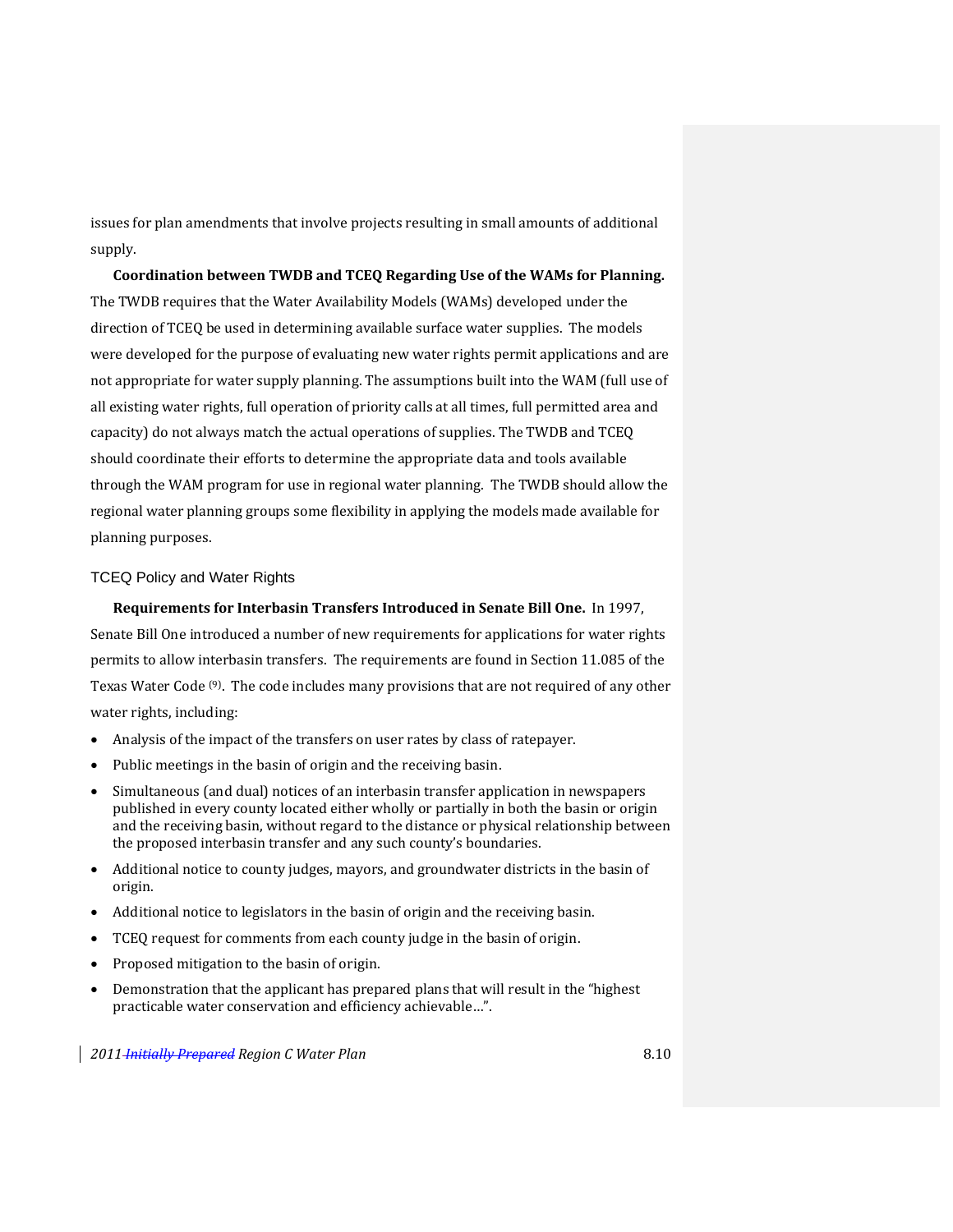Exceptions to these extra requirements placed on interbasin transfers were made for emergencies, small transfers (less than 3,000 acre‐feet under one water right), transfers to an adjoining coastal basin, and transfers from those portions of a county, city, or city's municipal retail service area located partially in the basin of origin, to those portions of the county, city or city's municipal retail service area located in the receiving basin.

The effect of these changes is to make obtaining a permit for interbasin transfer significantly more difficult than it was under prior law and thus to discourage the use of interbasin transfers for water supply. This is undesirable for several reasons:

- Interbasin transfers have been used extensively in Texas and are an important part of the state's current water supply. For example, current permits allow interbasin transfers of over 750,000 acre‐feet per year from the Red, Sulphur, Sabine, and Neches Basins to meet needs in the Trinity Basin in Region C. This represents more than one‐ third of the region's reliable water supply.
- Current supplies greatly exceed projected demands in some basins of origin, and the supplies already developed in those basins can only be beneficially used as a result of interbasin transfers.
- Senate Bill One water supply plans for major metropolitan areas in Texas (Dallas‐Fort Worth, Houston, and San Antonio) rely on interbasin transfers as a key component of their plans.
- Texas water law has always regarded surface water as "state water" belonging to the people of the state, to be used for the benefit of the state as a whole and not merely that area or region of the state where abundant surface water supplies may exist.
- The current requirements for permitting interbasin transfers provide unnecessary barriers to the development of the best, most economical, and most environmentally acceptable source of water supplies.
- Since no contested interbasin transfer permits have been granted under these new requirements since the passage of Senate Bill One, the meaning of some of the provisions and the way in which they will be applied by TCEQ are undefined.

The legislature should revisit the current law on interbasin transfers and remove some of the unnecessary, unduly burdensome, and counterproductive barriers to such transfers that now exist.

**Cancellation of Water Rights for NonUse.** The Texas Water Code (8) currently allows the Texas Commission on Environmental Quality to cancel any water right, in whole or in part, for ten consecutive years of non‐use. This rule inhibits long‐term water supply planning. Reservoirs are often constructed to fully utilize the yield available at a given site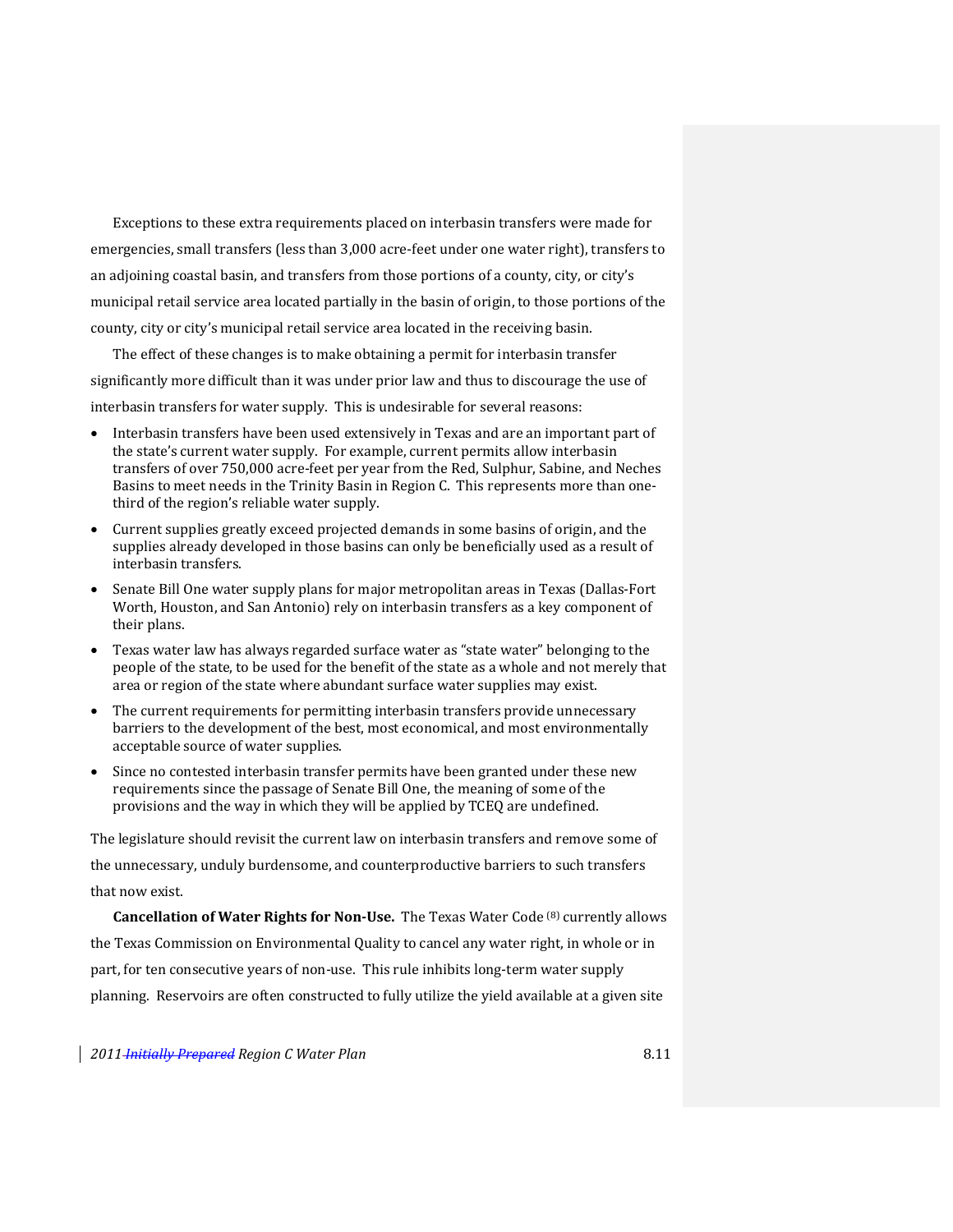and are often constructed to meet needs far into the future. Many times, only part of the supply is used in the first ten years of the reservoir's operation, with the remainder allocated for future needs.

The water code should be changed to exempt certain projects from the cancellation for ten years of non‐use rule. The exemption might include municipal water rights, water rights for steam electric power, water rights associated with major reservoirs, and water rights included as long‐term supplies in an approved regional water plan.

#### State Funding for Water Supply Programs

**Continued and Expanded State Funding for Texas Water Development Board Loans and the State Participation Program.** The Senate Bill One regional water planning studies show significant needs for future water supply projects. The Texas Water Development Board's loan and State Participation Programs have been important tools in the development of existing supplies. These programs should be continued and expanded with additional funding to assist in the development of the water management strategies recommended in the regional water plans to meet the future water needs in Texas.

**State Funding for Water Conservation Efforts.** In 2007, the Texas Legislature formed the Water Conservation Advisory Council to serve as an expert resource to the state government and the public on water conservation in Texas. In December 2008, the Council published a report on water conservation in Texas (15). The report included 11 recommendations, two of which dealt with state funding for water conservation efforts:

- Provide the Council with the necessary resources to sufficiently develop and implement tools to monitor implementation of water conservation strategies recommended in the regional water plans.
- Expand public awareness of water conservation statewide and coordinate campaigns at the state, regional, and local levels (by adequately funding a statewide water conservation campaign).

We encourage adequate funding for the Water Conservation Advisory Council and for a statewide water conservation awareness campaign.

**State Funding for Reservoir Site Acquisition.** The State of Texas has designated unique sites for reservoir development. As the recent creation of a Federal wildlife refuge in the Fastrill Site demonstrates, the designation of these sites does not fully protect them

*2011 Initially Prepared Region C Water Plan* 8.12

**Formatted:** Font: **Formatted:** Font: 12 pt **Formatted:** Font:

**Formatted:** Font: 12 pt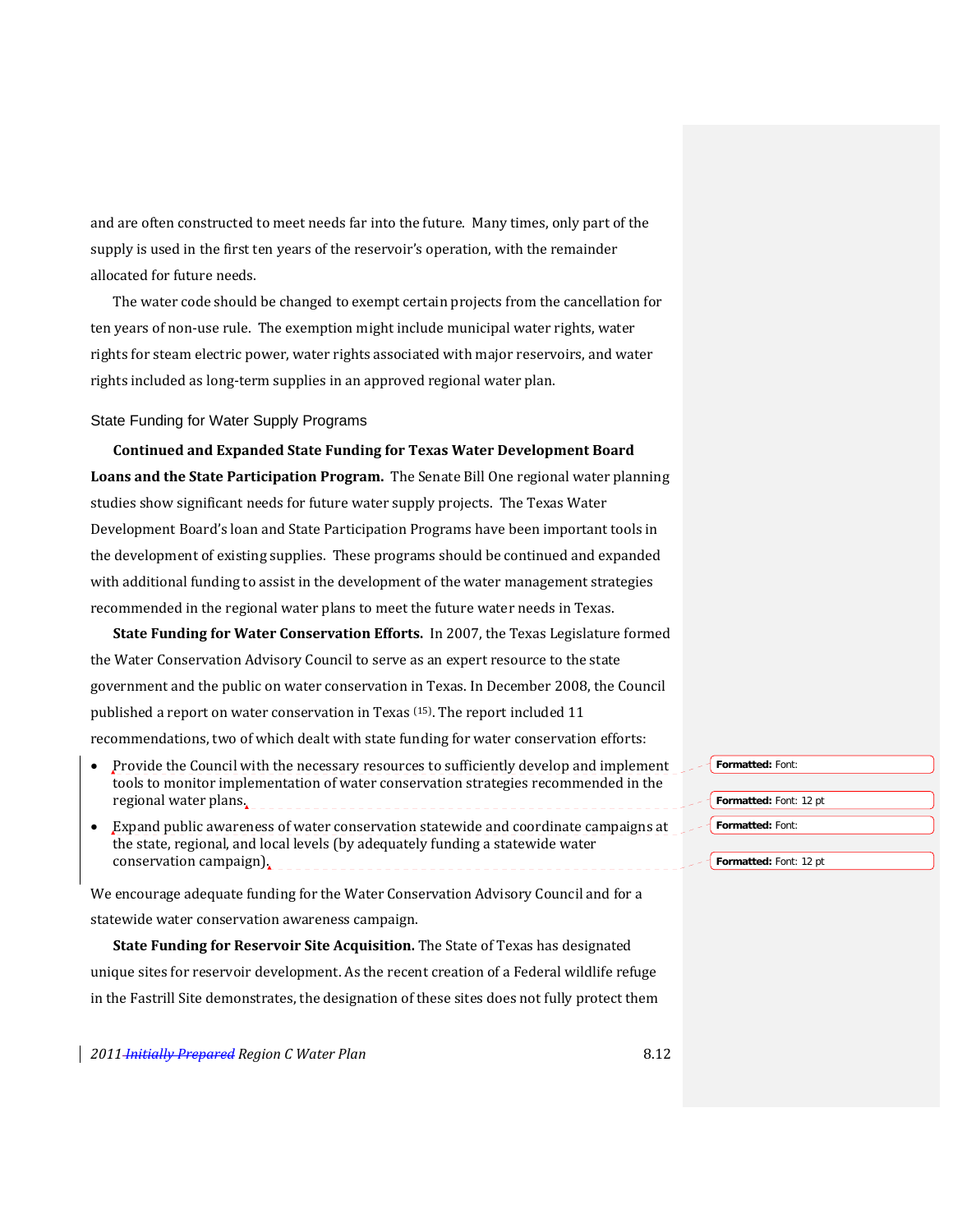for development as reservoirs. We recommend that TWDB and the Legislature consider assisting with the acquisition of these sites. Actions that could be taken include:

- The use of state funds to acquire reservoir sites.
- Changing TWDB regulations so that Water Infrastructure Fund resources can be used for the acquisition of reservoir sites before completion of the permitting process.
- Encouraging voluntary sales of land in these reservoir sites to entities planning to develop the reservoirs.

**Consider Alternative Financing Arrangements for Large Projects.** The Texas Water Development Board offers low‐interest financing for development of projects from the State Water Plan through the Water Infrastructure Fund. TWDB also offers deferred financing with delayed requirements for repayment, but the terms for deferred financing are not as flexible as they might be. We encourage the Texas Water Development Board and the Legislature to consider more flexible deferred financing, modeled on the old Federal program in which debt repayment could be made as portions of the project were needed and brought on line.

**Adequate Funding of Groundwater Conservation Districts.** In recent years, the Texas Legislature has created a great number of new groundwater conservation across the state. Especially in the early years of their existence, many of these districts struggle to find adequate resources to develop and implement their rules. We recommend that the state fund a grant program to provide financial resources for the development of the initial rules of these districts.

**Funding for NRCS Structures as a Form of Watershed Protection.** One key element of water supply planning is the protection of the quality and usability of supplies already developed. Over the past 50 to 60 years, the U.S. Natural Resources Conservation Service (NRCS, formerly the Soil Conservation Service) has built numerous small dams for sediment control and flood control in Texas. The NRCS reservoirs improve water quality and prevent erosion in the watershed., and they also provide water for livestock and increased streamflows during low flow periods. The design life for the majority of the NRCS watershed dams is 50 years. Most of the projects were built in the 1950s and 1960s and are nearing the end of their design life. Many NRCS structures are in need of maintenance or repair in order to extend their useful life.

**Formatted:** Font: **Formatted:** Font: 12 pt **Formatted:** Font: **Formatted:** Font: 12 pt **Formatted:** Font: **Formatted:** Font: 12 pt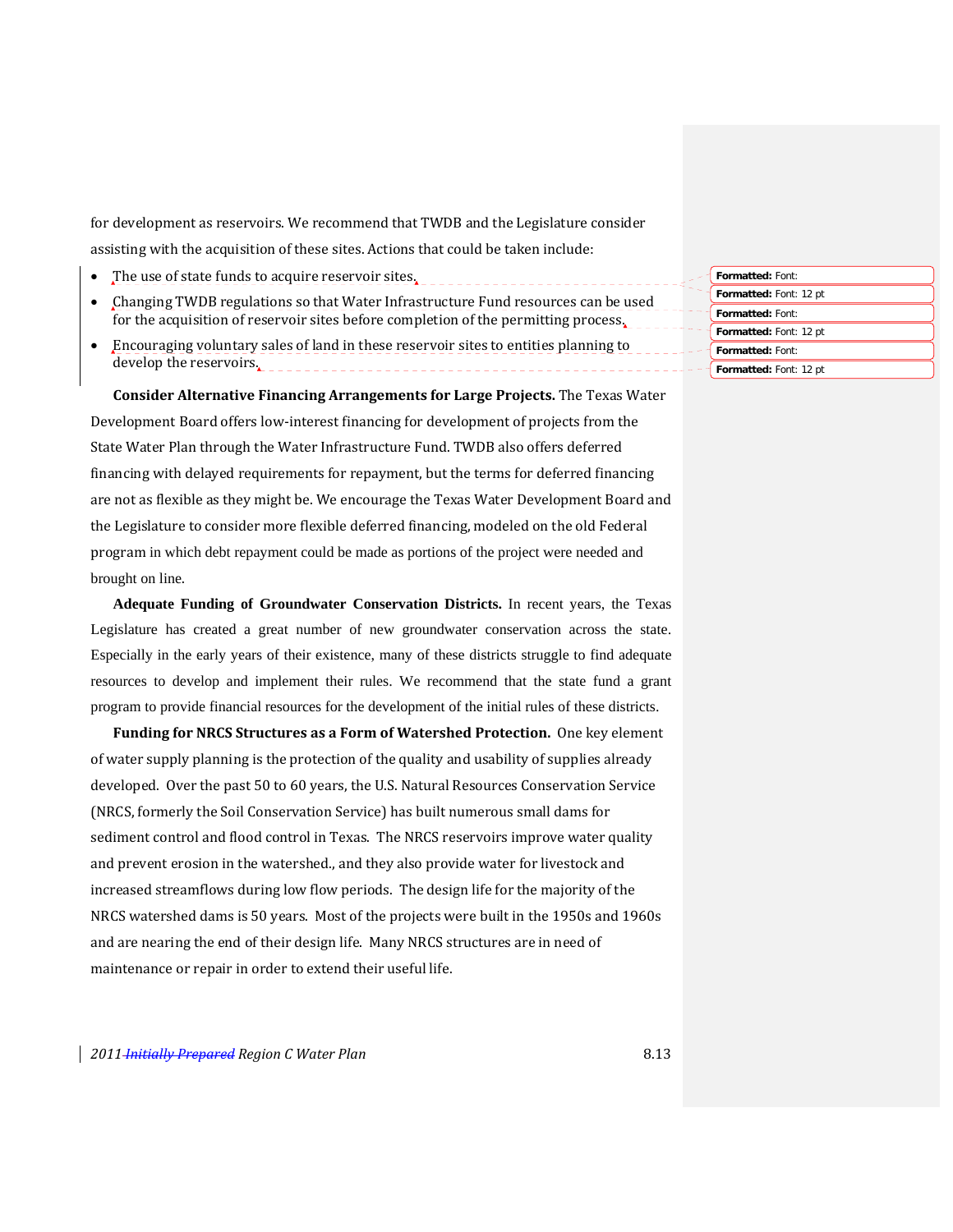The Dam Rehabilitation Act <sup>(11)</sup> funds the rehabilitation and upgrade of existing NRCS structures. Every year, the NRCS accepts applications for funding such projects and prioritizes them. The rehab program is a 65/35 split of federal funds to the sponsor's funds. Currently, in the Region C area, ten NRCS structures are being planned, designed or constructed with funding through the dam rehabilitation act.

The Small Watershed Act  $(12)$  allocates federal funds for the development of new NRCS structures. The federal government provides 100% of the construction costs and the sponsor provides the land acquisition costs. Eight projects in Region C are being planned, designed, or constructed. Several of these projects are ready to construct, but the funding is not currently available.

The State should develop a program to provide funding for the development and rehabilitation of new and existing NRCS structures, as a form of watershed protection. Elements of such a program could include:

- State grants or matching funding for studies of NRCS structures
- Seminars on watershed protection.

The Region C Water Planning Group recommends that the State seek additional federal funding to improve and maintain NRCS structures. Region C also recommends that the State provide funding to local sponsors to aid them in paying for their required 35% of the cost for the dam rehabilitation projects.

#### Water Reuse and Desalination

**Support for Research to Advance Reuse and Desalination.** Water reuse and desalination are becoming increasingly important sources of water supply for Texas. We recommend that the Legislature and the TWDB support research to advance these emerging water supply strategies in the coming years.

**Funding Assistance for Desalination Projects.** In December 2002, the TWDB completed a report (13) for Governor Perry recommending a large‐scale demonstration seawater desalination project. This project will result in greater information available to Texas on the challenges involved in developing large‐scale desalination projects. However, many smaller communities could make use of brackish groundwater or surface water if the treatment process was more affordable.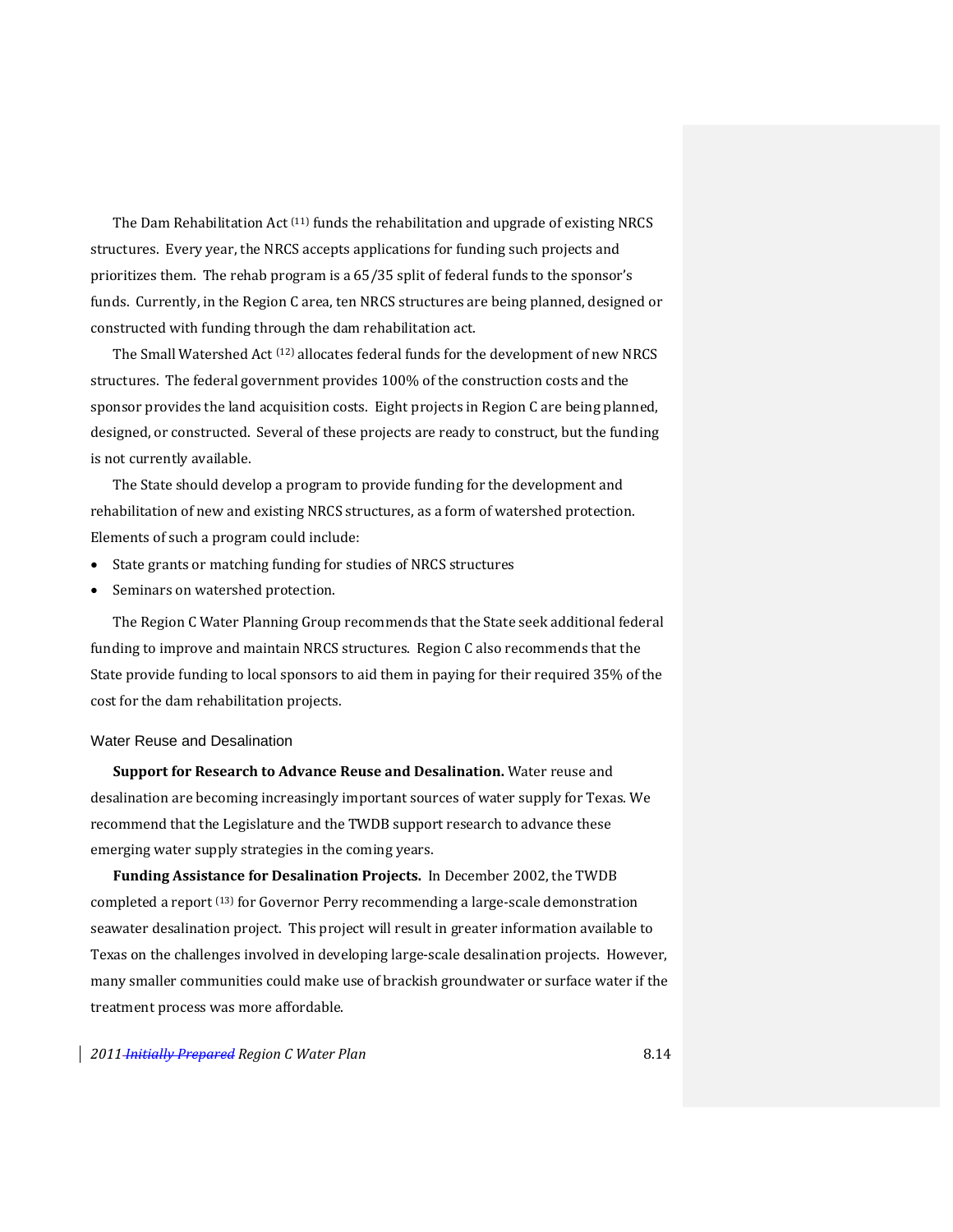The Red River and Lake Texoma in Region C have high concentrations of salts. The water from these sources must either be blended with a less saline supply or desalinated for direct use. The smaller communities neighboring these water supplies could potentially use this water with help in funding the necessary desalination process. These sources would be more economical for the smaller communities than building small pipeline of great lengths to purchase water from a larger supplier. Region C recommends that the TWDB provide funding assistance for desalination projects for smaller communities. Region C also recommends that federal funds be sought for desalination projects.

**Funding Assistance for Water Reuse Projects.** The Region C Water Plan includes reuse as a key water management strategy to meet the water needs of the Region between now and 2060. Water reuse projects are rapidly developing in Region C. In the *2006 Region C Water Plan*, the 2060 supply from existing reuse projects was slightly over 103,000 acre‐ feet per year. In the current plan, newly developed projects have more than tripled the 2060 supply from reuse, to almost 331,000 acre‐feet per year. The plan also calls for development of an additional 292,000 acre‐feet per year in reuse projects. In addition to Region C, the W*ater for Texas 2007* Plan 14 of the 16 regions included reuse as a water management strategy. In order to achieve implementation of the significant quantities of reuse there is a critical need to develop implementation approaches, funding support, and the technology and science associated with reuse. The Texas Water Development Board is in the process of developing a research agenda to identify specific research needs and potential projects to address these issues and develop information that will advance reuse in Texas.

Region C recommends that the State Legislature to provide funding support to perform critical research needs to be identified by the Texas Water Development Board.

#### State and Federal Programs – Water Supply Issues

**Continued and Increased State Support of Efforts to Develop Water Supplies for Oklahoma.** In recent years, water suppliers in Region C have been seeking to develop unused water resources in Oklahoma. The Tarrant Regional Water District has filed a suit in Federal Court challenging an Oklahoma moratorium on the export of water from the state. The Texas Attorney General recently filed an *amicus curiae* brief supporting TRWD's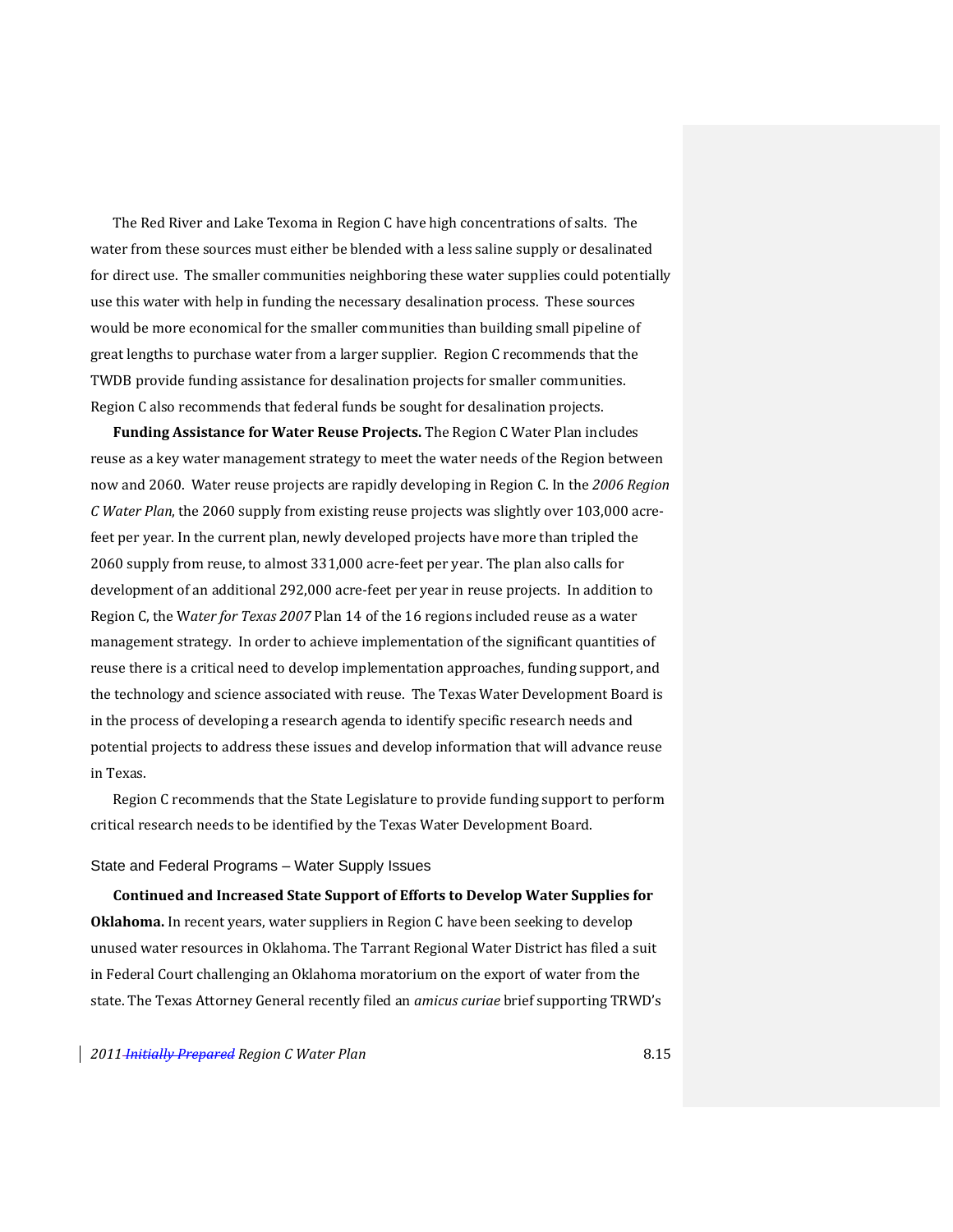suit. We encourage the State of Texas to continue and increase its support of efforts to develop unused water resources in Oklahoma.

**Oversight of Groundwater Conservation District Rule Making.** The Legislature has established groundwater conservation districts across Texas, often without regard for aquifer boundaries. These groundwater conservation districts develop rules and regulations regarding groundwater pumping within their boundaries. Often, the rules that have been developed by these districts are inconsistent from one district to the next, resulting in inconsistent regulation of the same aquifer. Although one‐size‐fits all regulations are inappropriate, the groundwater conservation districts need state oversight, particularly with regards to their rule-making policies. Region C recommends that the TWDB or TCEQ provide oversight for the current and future groundwater conservation districts.

**Revise Federal Section 361(b) Regulations on Power Plant Cooling Water.** Recent USEPA regulations implementing Section 316(b) of the Clean Water Act designate cooling towers for new power plants. The USEPA is also currently developing new regulations that could result in a requirement for adding cooling towers at existing power plants. Compared to once-through cooling (which was the usual approach in Texas prior to the new regulations), cooling towers reduce the amount of water diverted for a power plant but significantly increase the amount of water consumed. There is also a secondary impact; operation of cooling towers creates a high TDS (total dissolved solids) wastestream known as blowdown, that must managed and/or treated, often resulting in additional increased water consumption. This higher water consumption is not good for Texas, where water supplies are scarce. We encourage TWDB and TCEQ to work with the Federal government on Section 316(b) regulations to allow the efficient use and conservation of water supplies for power plants and the state.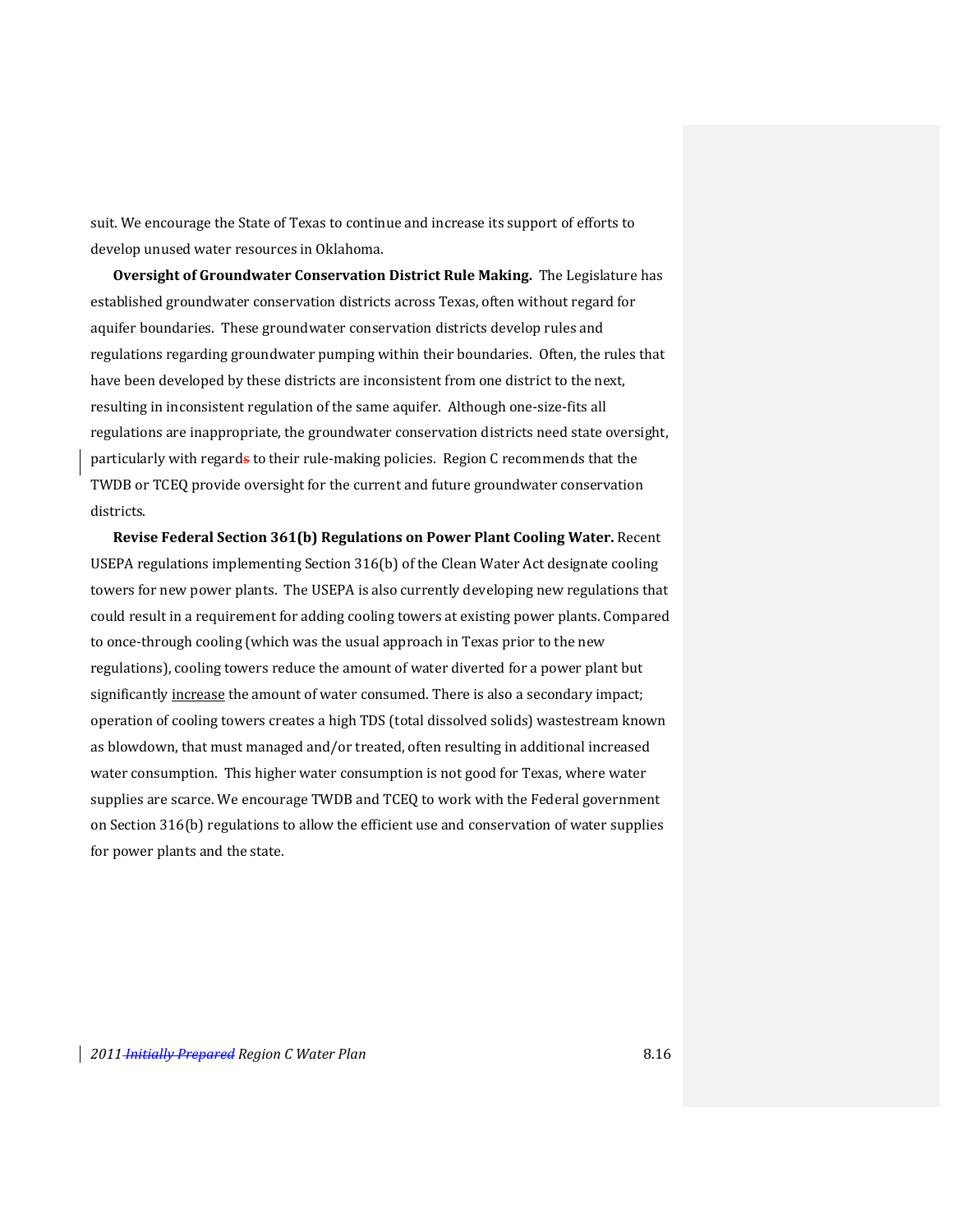# **CHAPTER 8 LIST OF REFERENCES**

- (1) Texas Water Development Board: *Chapter 357, Regional Water Planning Guidelines*, Austin, October 1999, amended July 11, 2001.
- (2) Texas Parks and Wildlife Department, Ecologically Significant River and Stream Segments, Austin, [Online] Available URL: http://www.tpwd.state.tx.us/texaswater/sb1/rivers/unique/regions\_text/regions\_list/region\_c.pht ml, June 2003.
- (3) Freese and Nichols, Inc., Alan Plummer Associates, Inc., Chiang, Patel & Yerby, Inc., and Cooksey Communications, Inc.: *Region C Water Plan*, prepared for the Region C Water Planning Group, Fort Worth, January 2001.
- (4) U.S. Fish and Wildlife Service, *Texas Bottomland Hardwood Preservation Program*, Albuquerque, 1984.
- (5) Texas Water Development Board: *Water for Texas – 2002*, Austin, January 2002.
- (6) Chiang, Patel and Yerby, Inc.: *2005 Update Long Range Water Supply Plan*, Dallas, December 31, 2005.
- (7) Texas Water Development Board and Water Conservation Implementation Task Force, *Report 362 Water Conservation Best Management Practices Guide*, Austin, [Online] Available URL: http://www.twdb.state.tx.us/assistance/conservation/TaskForceDocs/WCITFBMPGuide.pdf, November 2004.
- (8) Texas Water Code, Chapter 11 Water Rights, Subchapter E, Section 11.173, Amended by Acts 2001, 77th Leg., ch. 966, § 2.12, eff. Sept. 1, 2001, Austin, [Online], Available URL: http://www.capitol.state.tx.us/statutes/wa.toc.htm, May 2005.
- (9) Texas Water Code, Chapter 11 Water Rights, Subchapter C, Section 11.085 Amended by Acts 2001, 77th Leg., ch. 1234, § 2.12, eff. Sept. 1, 2001, Austin, [Online], Available URL: http://www.capitol.state.tx.us/statutes/watoc.html, February 2005.
- (10) Texas Water Development Board, Water IQ Know Your Water, Austin, [Online], Available URL: http://www.water‐iq.org/, May 2005.
- (11) Based on information provided by Steven Bednartz of the Natural Resources Conservation Service, regarding NRCS Structures in Region C and the Dam Rehabilitation Act, February 10, 2005.